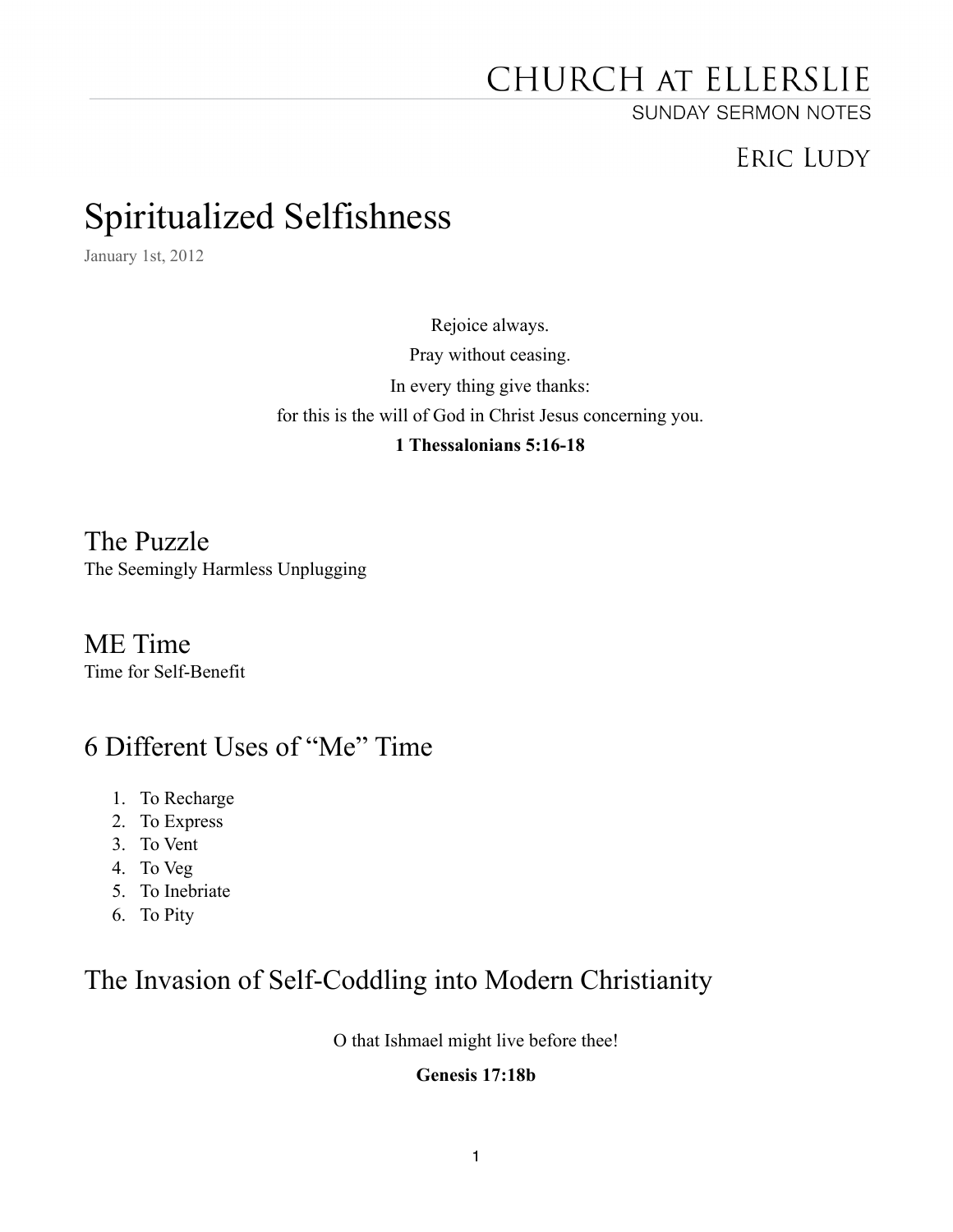## The Redefinition of Sin

#### **Biblical Christianity**

*Sin - Self on the Throne*

#### **Modern Christianity**

*Sin - The False Self on the Throne*

The Spiritual life begins with the acceptance of our wounded self. Whatever is denied cannot be healed.

> **Brennan Manning As quoted in Wild at Heart, p106**

From the place of our woundedness we construct a false self.

## **John Eldredge**

**Wild at Heart, p107**

When I was eight, the imposter, or false self, was born as a defense against pain. The imposter within whispered, "Brennan, don't ever be your real self anymore because nobody likes you as you are. Invent a new self that everybody will admire and nobody will know."

#### **Brennan Manning As quoted in Wild at Heart, p107**

In order to take a man into his wound, so that he can heal it and begin the release of the true self, God will thwart the false self. He will take away all that you have leaned upon to bring you to life.

#### **John Eldredge Wild at Heart, p108**

The real journey begins when the false self fails.

#### **John Eldredge Wild at Heart, p110**

The whole false self, our "lifestyle," is an elaborate defense against entering our wounded heart. It is a chosen blindness. "Our false self stubbornly blinds each of us to the light and the truth of our own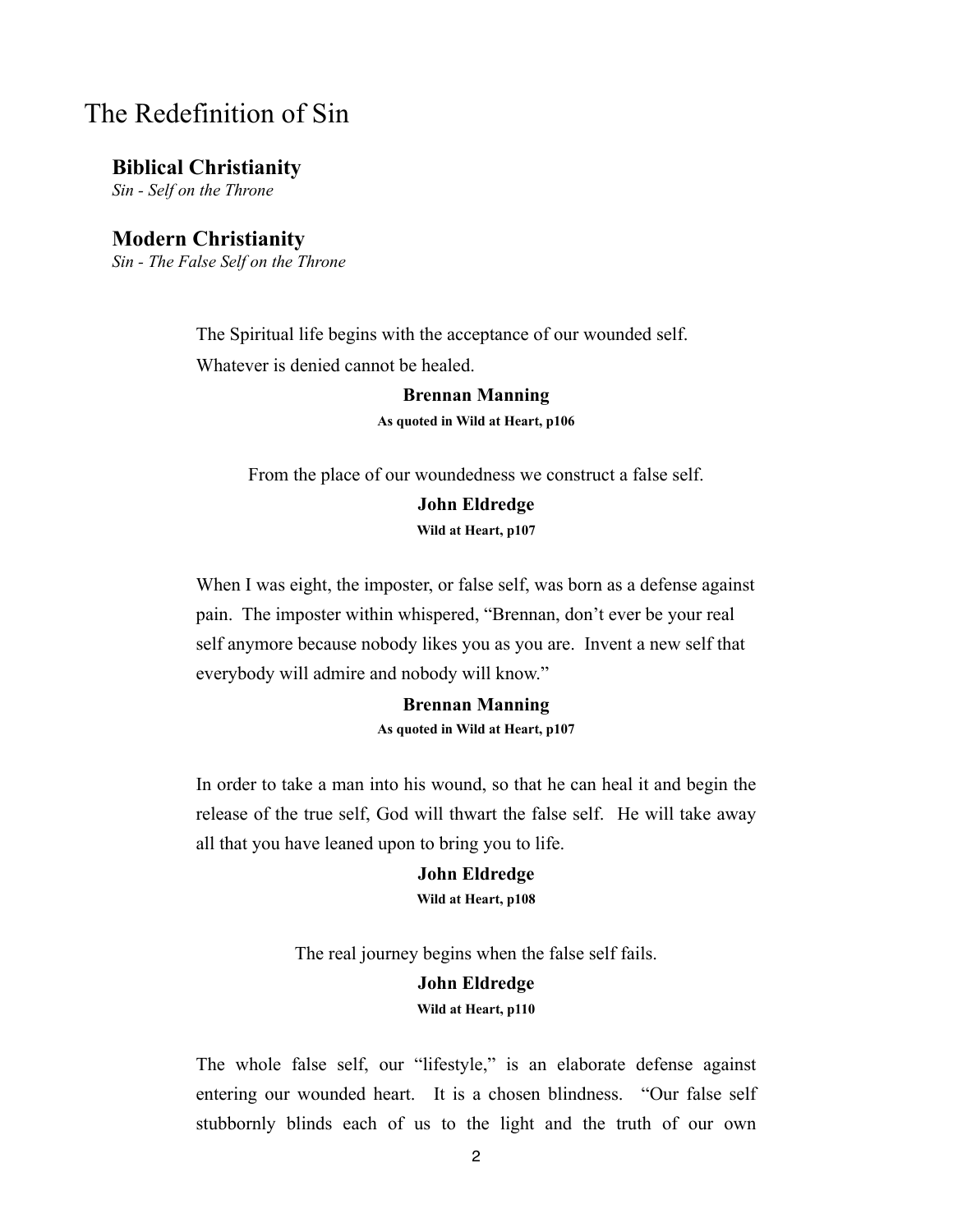emptiness and hollowness," says Manning. There are readers who even now have no idea what their wound is, or even what false self arose from it. Ah, how convenient that blindness is. Blissful ignorance. But a wound unfelt is a wound unhealed. We must go in. The door may be your anger, it may be rejection that you've experienced, perhaps from a girl, it may be failure, or the loss of the golden bat and the way God is thwarting your false self. It may be a simple prayer: Jesus, take me into my wound. "Behold," he says, "I stand at the door and knock."

#### **John Eldredge Wild at Heart, p127**

### Is this Really All About Us?

Well, let's ask the Johns . . .

Only when we enter our wound will we discover our true glory.

#### **John Eldredge Wild at Heart, p147**

He came to restore the glorious creation that you are. And then set you free . . . to be yourself.

#### **John and Staci Eldredge**

**Captivating, p95**

Come out of the boat. Take the throne.

#### **John Eldredge**

**Waking the Dead, p88**

He that speaks of himself seeks his own glory: but he that seeks His glory that sent him, the same is true, and no unrighteousness is in him.

# **The Apostle John**

**John 7:18**

He (Jesus) must increase, but I (Self) must decrease.

#### **John the Baptist**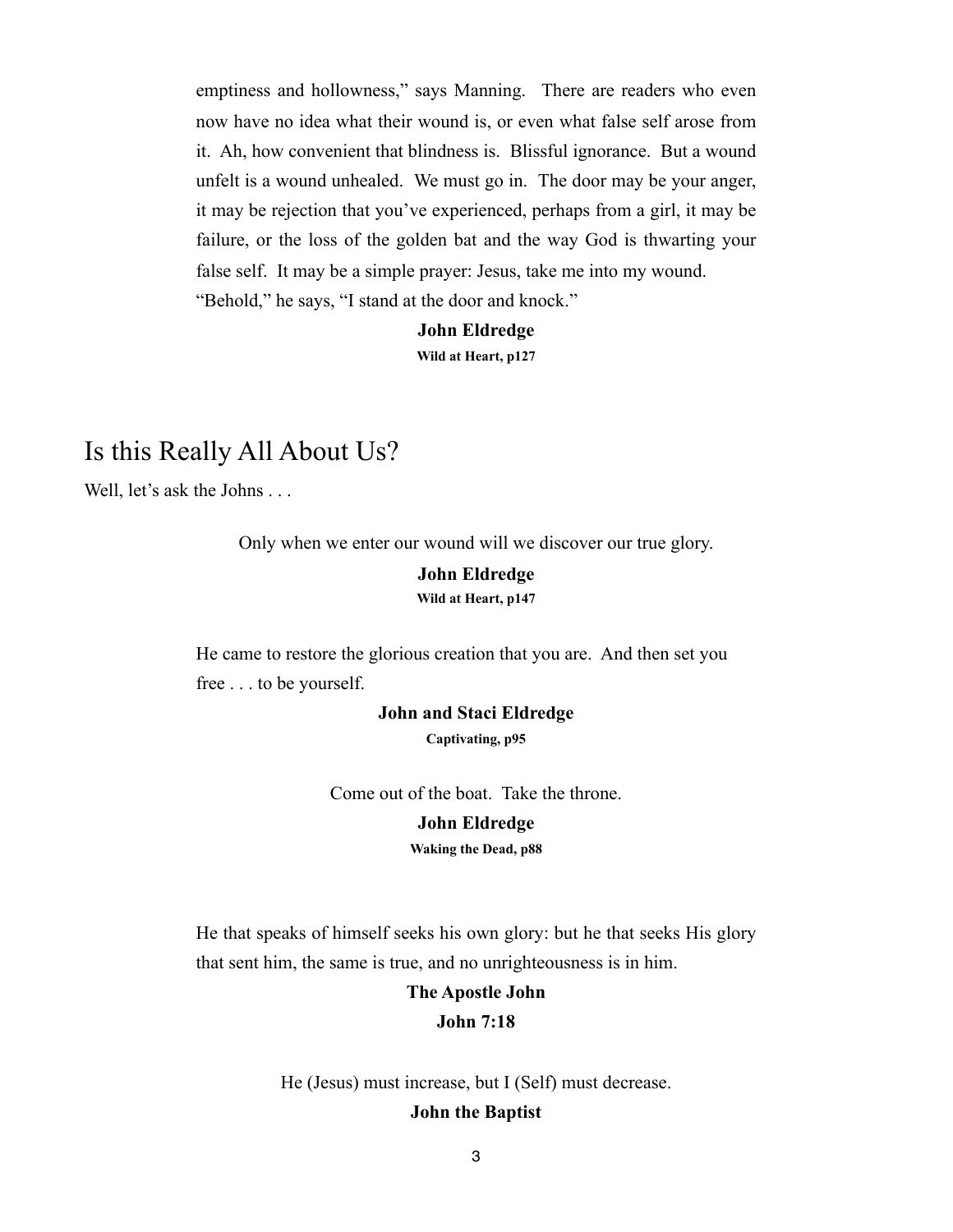### Blending God into your Selfish Existence

It has been shown that the primary limitation imposed upon you as man, in order that you may be in the likeness of your Master and bear the image of the invisible, is that of total dependence upon God – in that your behavior, to be godly, must derive directly and exclusively from God's activity in you and through you. Any activity, therefore, in which you may engage no matter how nobly conceived, which does not stem from this humble attitude of dependence upon God, violates the basic principles of your true humanity and the role for which you were created. By independence (or the absence of faith), you eliminate God, the source of your own "godliness." But only God has the right to be the source of His own godliness, so that however unwittingly, you are acting as your own god!

You will still believe or pretend that you are worshiping God; but as the object of your imitation, even Christ Himself may only be an excuse for worshiping your own ability to imitate – an ability vested in yourself. And this is the basis of all self-righteousness!

It is startling to discover that even God may be used as an excuse for worshiping yourself, demonstrating again the satanic genius for distorting truth and deceiving man – for it was to this temptation that Adam and Eve fell in the Garden!

#### **Ian Thomas**

**The Mystery of Godliness - p 187**

My own heart let me more have pity on ; let me live to my sad self hereafter kind.

#### **Gerard Manley**

#### **As quoted in Wild at Heart, p123**

I remember William Huntingdon says in his autobiography, that one of the sharpest sensations of pain that he felt after he had been quickened by divine grace was this, "He felt such pity for God." I do not know that I ever met with the expression elsewhere, but it is a very expressive one;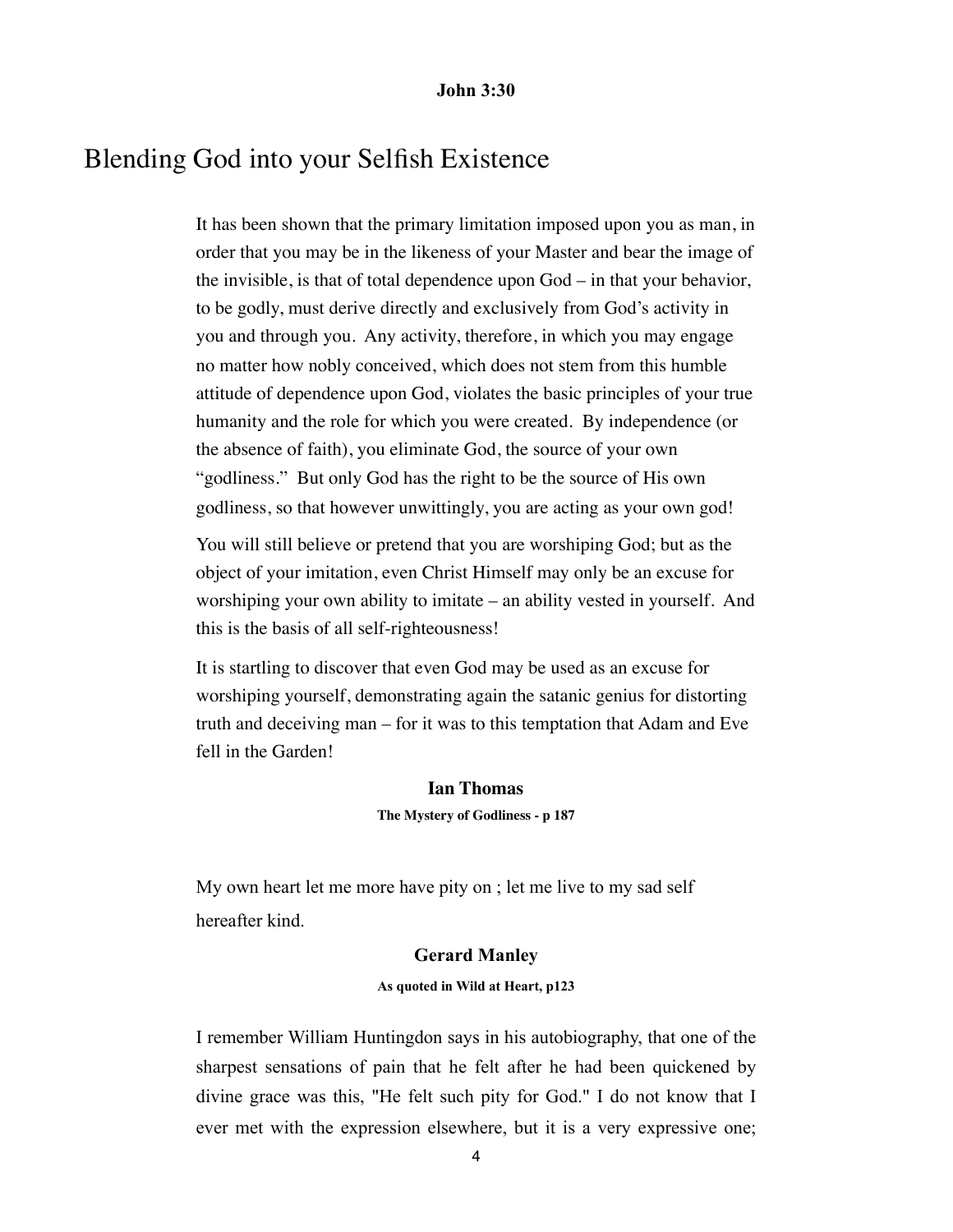although I might prefer to say sympathy with God and grief that he should be so evil entreated. Ah, my friends, there are many men that are forgotten, that are despised, and that are trampled on by their fellows; but there never was a man who was so despised as the everlasting God has been. Many a man has been slandered and abused, but never was man abused as God has been. Many have been treated cruelly and ungratefully, but never one was treated as our God has been. Let us look back upon our past 1ives—how ungrateful have we been to him! It was he who gave us beings and the first utterance of our lips should have been in his praise; and so long as we were here, it was our duty to have perpetually sung his glory; but Instead of that, from our birth we spoke that which was false and untrue, and unholy; and since then we have continued to do the same.

#### **Charles Spurgeon**

# It's Supposed to Be All About Jesus

For I determined not to know any thing among you, save Jesus Christ, and him crucified.

#### **1 Corinthians 2:2**

Yea doubtless, and I count all things but loss for the excellency of the knowledge of Christ Jesus my Lord: for whom I have suffered the loss of all things, and do count them but dung, that I may win Christ, And be found in him, not having mine own righteousness, which is of the law, but that which is through the faith of Christ, the righteousness which is of God by faith: That I may know him, and the power of his resurrection, and the fellowship of his sufferings, being made conformable unto his death;

#### **Philippians 3:8-10**

Jesus, Jesus, Jesus, Jesus

The Remaking of Worship It's now all about You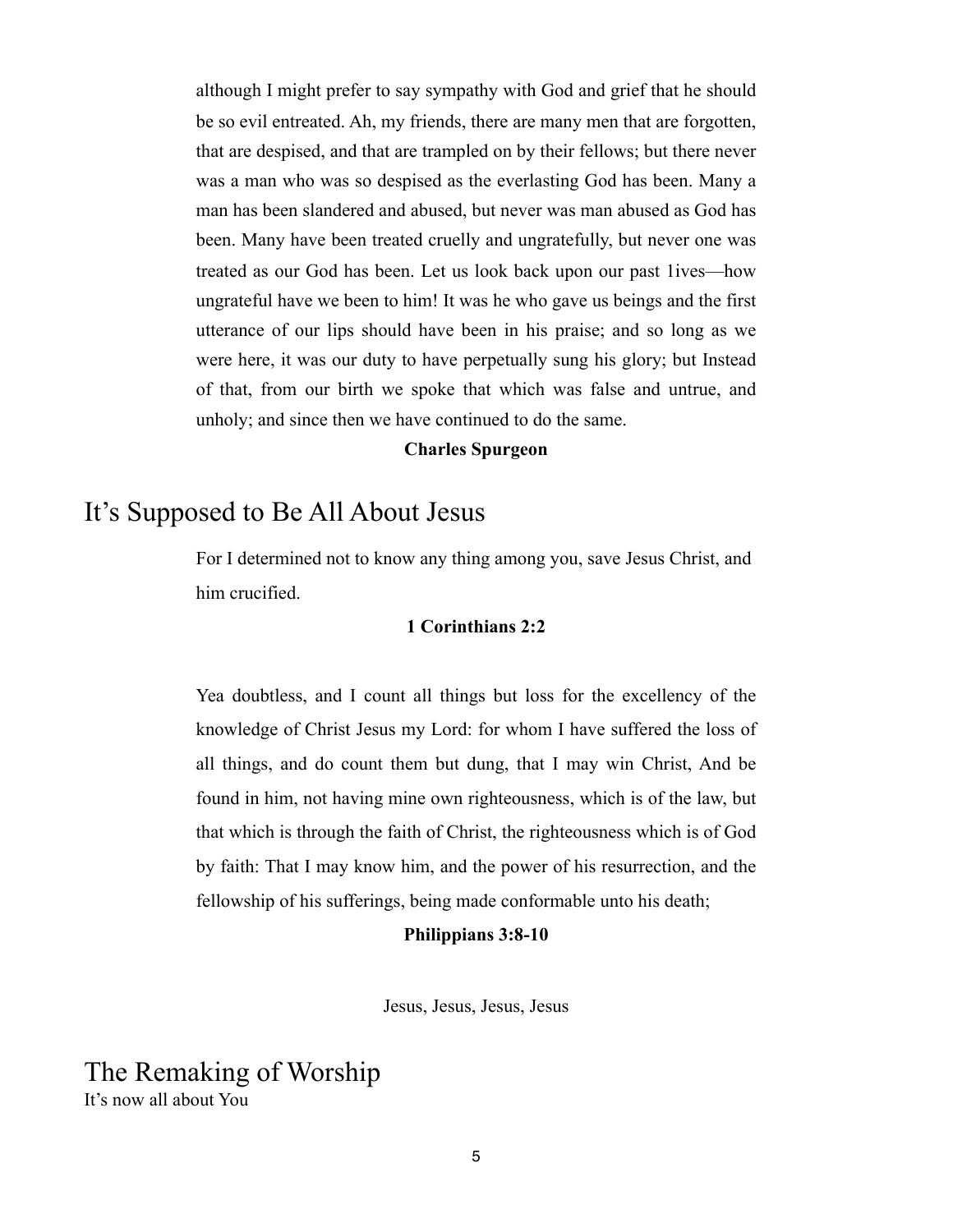# How He Loves

John Mark McMilan

Verse 1:

He is jealous for **Me**,

Loves like a hurricane,  $I$  am a tree, Bending beneath the weight of his wind and mercy. When all of a sudden,

I am unaware of these afflictions eclipsed by glory,

And  $\overline{I}$  Realize just how beautiful You are,

And how great Your affections are for  $\text{m}e$ .

Pre-Chorus:

And oh, how He loves US so,

Oh how He loves US,

How He loves US all

Chorus 1:

Yeah, He loves US,

Whoa! how He loves US,

Whoa! how He loves US, Whoa! how He loves.

Yeah, He loves US,

Whoa! how He loves US,

Whoa! how He loves US, Whoa! how He loves.

Verse 2:

We are His portion and He is OUT prize, Drawn to redemption by the grace in His eyes, If grace is an ocean,  $We're$  all sinking. So Heaven meets earth like a sloppy wet kiss, And **MY** heart turns violently inside of **MY** chest,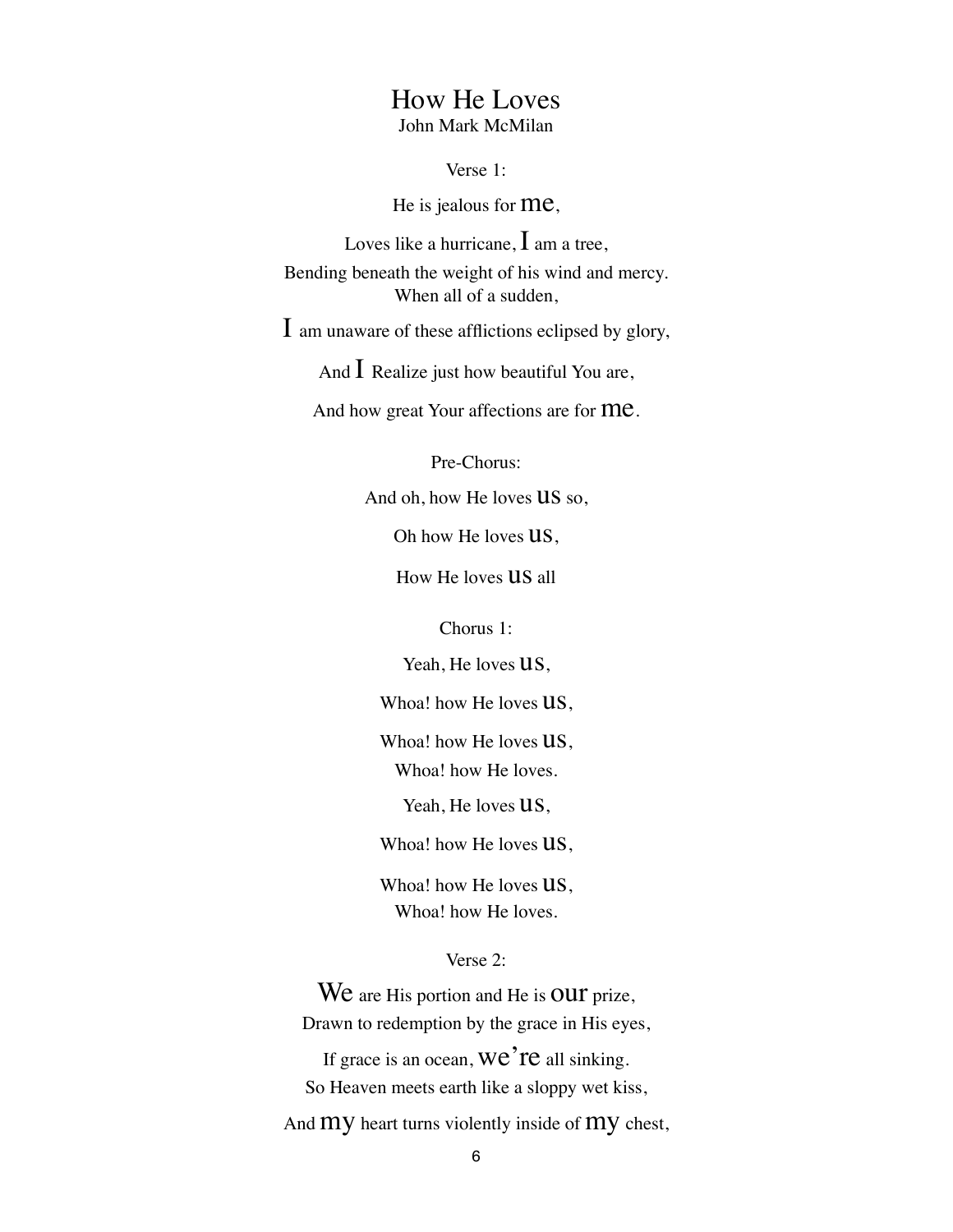I don't have time to maintain these regrets,

When  $\mathbf I$  think about, the way...

Chorus 2:

He loves US,

Whoa! how He loves US, Whoa! how He loves US, Oh how He loves.

Yeah, He loves US,

Whoa! how He loves US,

Whoa! how He loves US, Whoa! how He loves.

## The Truth

*God is the Great Object of Worship, not Man.* 

He is to be the object of the Story, the object of every song, the object of every conversation, the object of every thought, and the object of every life lived. He is the theme, He is the center - NOT US.

### Crown Him with Many Crowns Matthew Bridges

1. Crown him with many crowns, the Lamb upon his throne, Hark! how the heavenly anthem drowns all music but its own. Awake, my soul, and sing of him who died for thee, and hail him as thy matchless King through all eternity.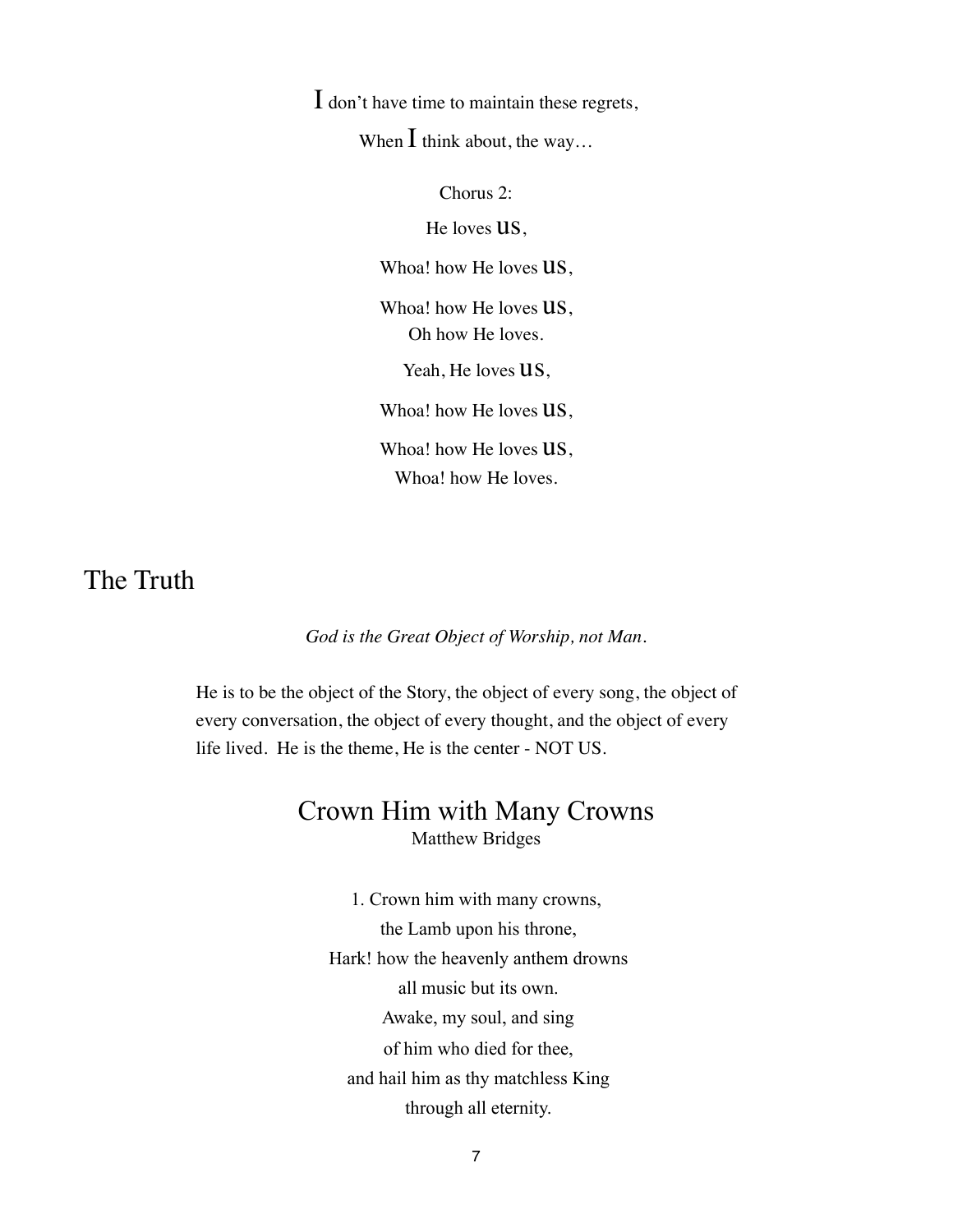2. Crown him the Lord of life, who triumphed o'er the grave, and rose victorious in the strife for those he came to save. His glories now we sing, who died, and rose on high, who died, eternal life to bring, and lives that death may die.

3. Crown him the Lord of peace, whose power a scepter sways from pole to pole, that wars may cease, and all be prayer and praise. His reign shall know no end, and round his pierced feet fair flowers of paradise extend their fragrance ever sweet.

4. Crown him the Lord of love; behold his hands and side, those wounds, yet visible above, in beauty glorified. All hail, Redeemer, hail! For thou hast died for me; thy praise and glory shall not fail throughout eternity.

# Emotional Spewing

*The Great Self-Healing Exercise* 

Get it out, Don't bottle it up. Come on and share your frustrations, express your junk, rant, rail, accuse, vomit, hurl, and/or spew out that which is curdling within you.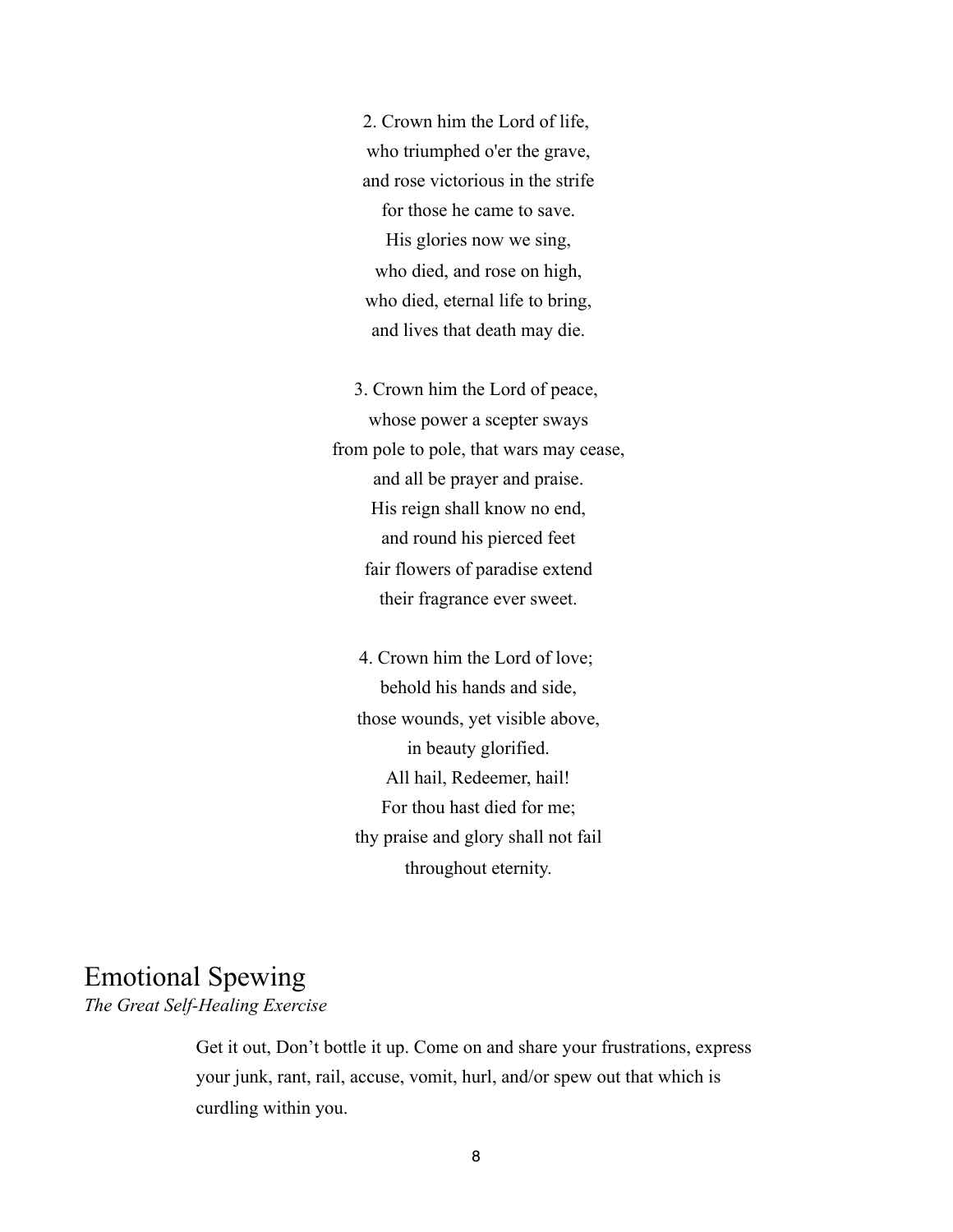The Truth

*Get Christ IN, Don't keep Him out!*

Find Yourself *The Great Self-Medicating Adventure*

# The Truth

He that finds his life shall lose it: and he that loses his life for my sake shall find it.

#### **Matthew 10:39**

# Self-Coddling vs. Truth Purveying

The Key question for the Self-Coddler How do you feel?

The Key question for the Truth Purveyor What is the Truth?

# 4 Classic Self-Coddling "Me" Questions

- 1. How am I feeling?
- 2. What do I feel God is saying?
- 3. How am I unique?
- 4. What makes me special?

# ME-ianity

A celebration and worship of your own uniqueness (sprinkled with nice sounding words about Jesus)

- your unique style
- your unique manner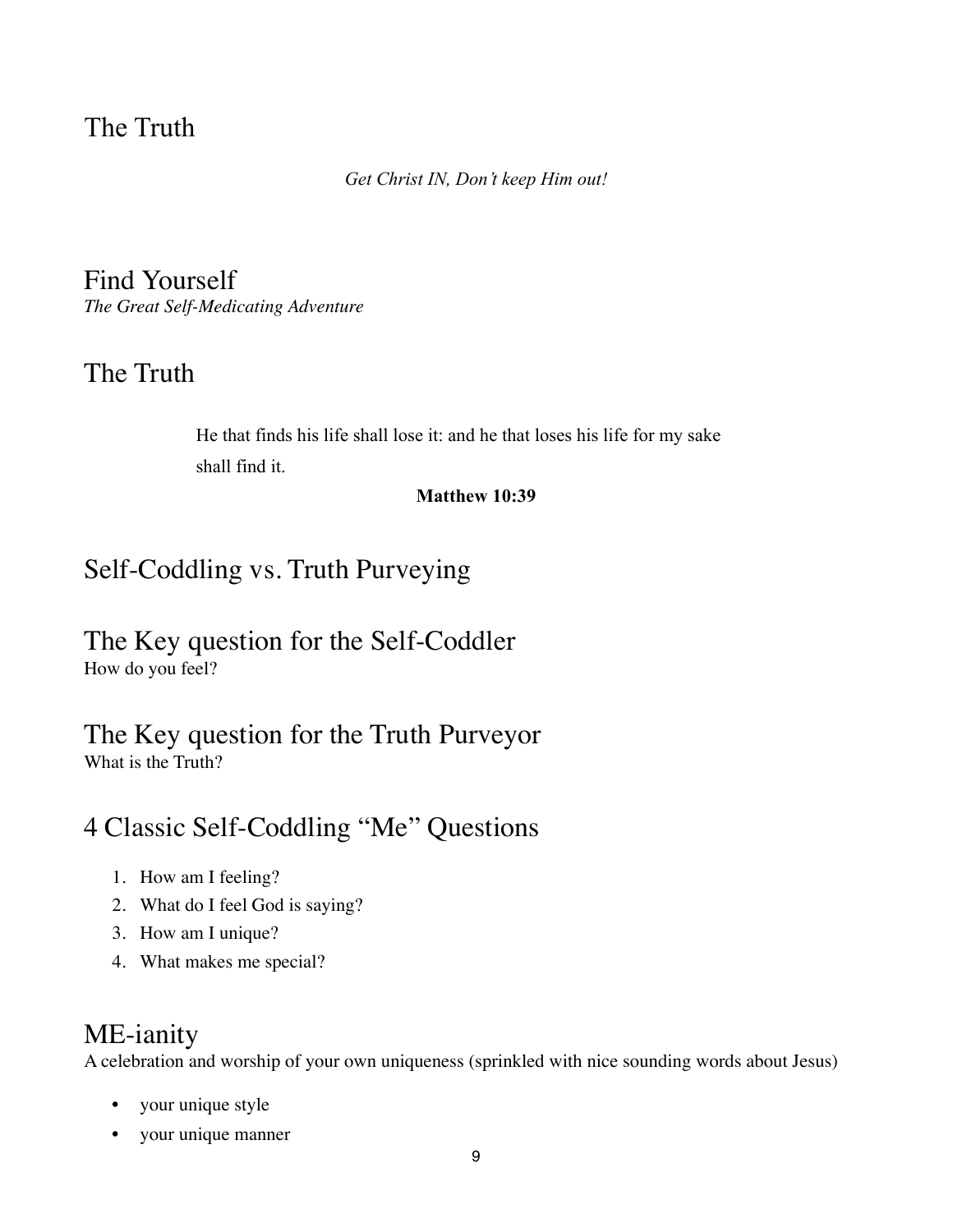- your unique method
- your unique tastes
- your unique views
- your unique thoughts
- your unique theology

### CHRIST-ianity

a celebration and worship of God's uniqueness (lacquered with a life that sings "Holy, Holy, Holy!")

- An adoption of His Holy style
- An adoption of His Holy manner
- An adoption of His Holy method
- An adoption of His Holy tastes
- An adoption of His Holy views
- An adoption of His Holy thoughts
- An adoption of His Holy theology

# Self-Esteem

*The Great Self-Delusion*

#### **Self-Esteem - The Christian Rendition**

The Cross is about me. The Gospel is about me. Jesus is about me. Worship is about me. The Bible is about me. My Bible study is about me. My prayers are about me. My money is for me. My time belongs to me. My leisure time should be spent on me. The credit for any achievement or good behavior should go to me. After all, God desires me to esteem (respect, admire, acclaim, favor, appreciate, recognize, honor, revere, prize, and treasure) myself.

### The Truth

#### **Christ-Esteem - True Christianity**

The Cross is about Jesus. The Gospel is about Jesus. Jesus is about the Glory of the Father. Worship is about Jesus. The Bible is about Jesus. My Bible study is about Jesus. My prayers are about Jesus. My money is for Jesus. My time belongs to Jesus. My leisure time should be spent on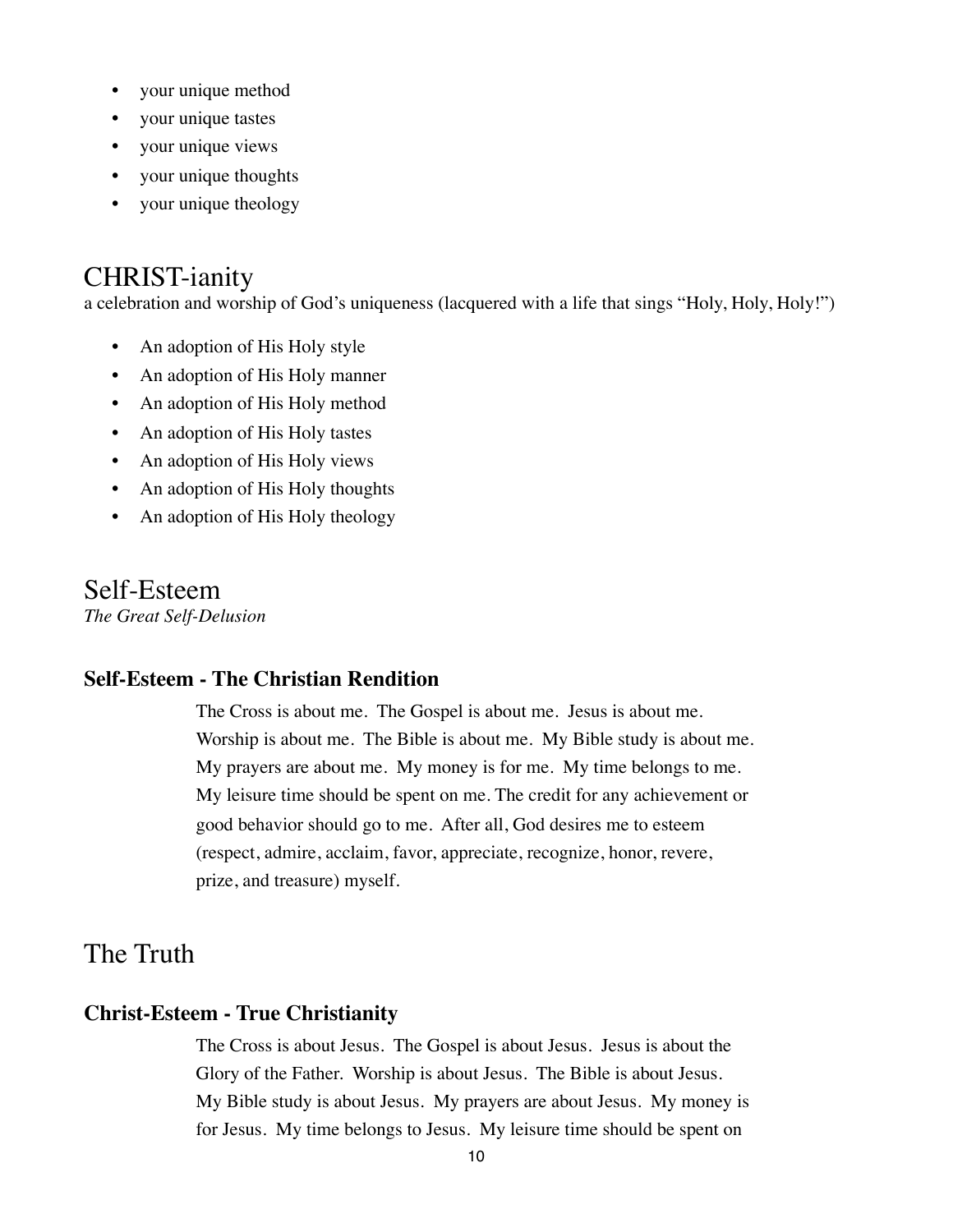Jesus. The credit for any achievement or good behavior should go to Jesus. After all, God desires me to esteem (respect, admire, acclaim, favor, appreciate, recognize, honor, revere, prize, and treasure) Jesus above all things.

# Expressing Our Own Individuality

*Making Life on Earth the Great Stage for Our Own Glory*

# The Truth:

*Expressing His Individuality. . . and not our own*

Now I beseech you, brethren, by the name of our Lord Jesus Christ,

- 1. that you all speak the same thing
- 2. and that there be no divisions among you
- 3. that you be perfectly joined together in the same mind and in the same judgment

#### **1 Corinthians 1:10**

But let him that glories glory in this, that he understands and knows me, that I am the LORD which exercise lovingkindness, judgment, and righteousness, in the earth: for in these things I delight, saith the LORD.

#### **Jeremiah 9:24**

# Forget You

*Forget your misery Forget your junk Forget your grievances Forget your aches and pains Forget your burdens Forget your fears and anxieties Forget your dreams and desires Forget your reputation Forget your family and friends*